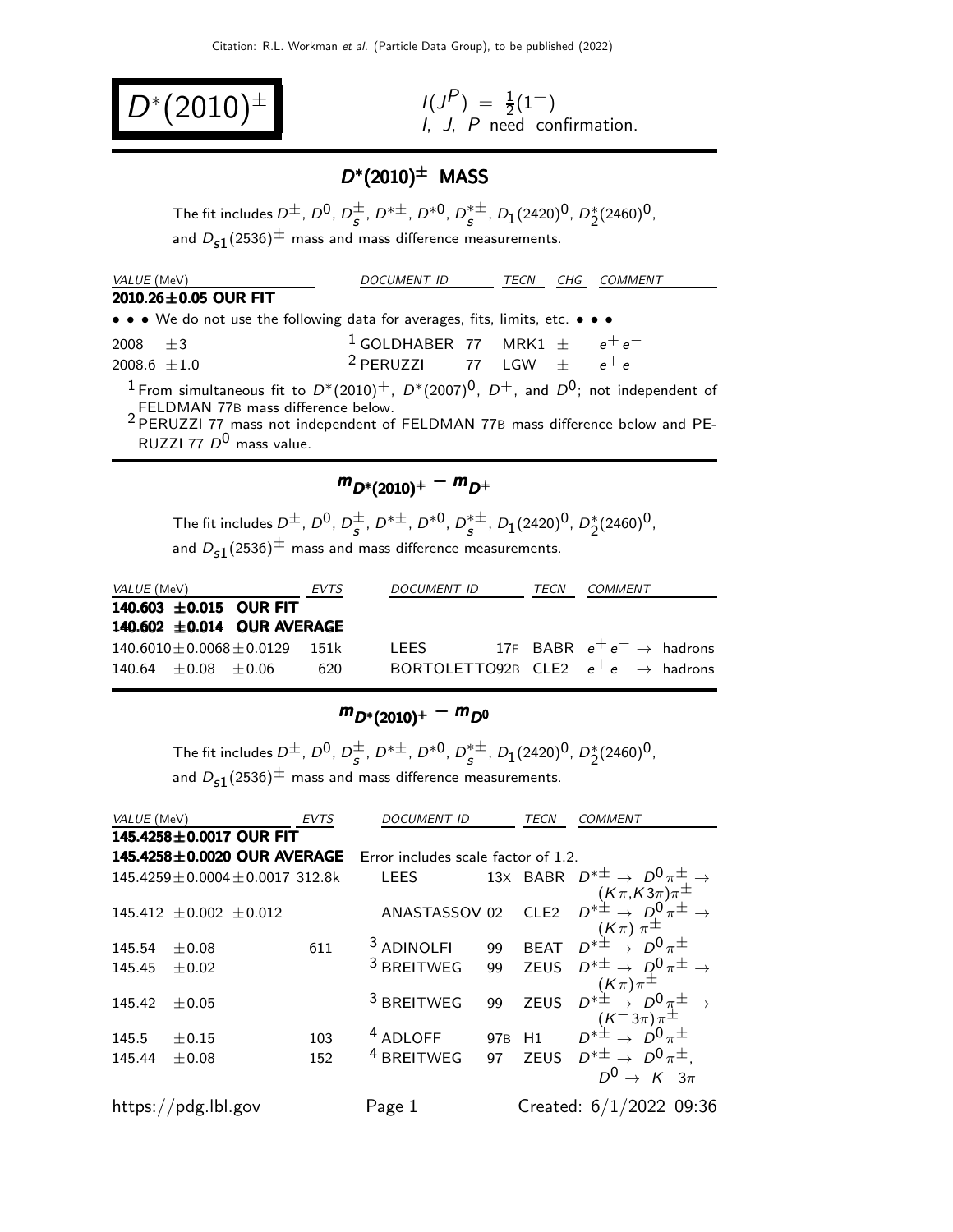| <sup>4</sup> DERRICK<br><b>ZFUS</b><br>±0.2<br>48<br>95<br>145.4<br>92 <sub>B</sub><br><b>ACCM</b><br>145.39<br>$\pm 0.06$<br><b>BARLAG</b><br>$\pi$ <sup>-</sup> 230 GeV<br>$\pm 0.03$<br>$D^{*\pm} \rightarrow D^0 \pi^{\pm}$<br><sup>4</sup> ALEXANDER<br><b>OPAL</b><br>91 <sub>B</sub><br>145.5<br>±0.2<br>115<br>$D^{*\pm} \rightarrow D^0 \pi^{\pm}$<br><sup>4</sup> DECAMP<br><b>ALEP</b><br>91 <sub>J</sub><br>±0.06<br>$D^{*\pm} \rightarrow D^0 \pi^{\pm}$<br><b>ABACHI</b><br><b>HRS</b><br>±0.05<br>88 <sub>B</sub><br>±0.10<br>$D^{*\pm} \rightarrow D^0 \pi^+$<br>ARG<br>85F<br>±0.07<br>ALBRECHT<br>$\pm 0.03$<br>$D^{*\pm} \rightarrow D^0 \pi^{\pm}$<br><b>SPEC</b><br>83<br>145.5<br>±0.3<br><b>BAILEY</b><br>28<br><b>SPEC</b><br>145.5<br>$\pm 0.3$<br><b>FITCH</b><br>81<br>60<br>$\pi^- A$<br>MRK1 $D^{*+} \rightarrow D^0 \pi^+$<br>77 <sub>B</sub><br>145.3<br>±0.5<br><b>FELDMAN</b><br>30<br>• • • We do not use the following data for averages, fits, limits, etc. • • •<br>13X BABR $D^{*\pm} \rightarrow D^0$<br>145.4256 $\pm$ 0.0006 $\pm$ 0.0017 138.5k<br><b>LEES</b><br>$(\mathcal{K}^-\,\pi^+)\pi^\pm$<br><b>BABR</b><br><b>LEES</b><br>13x<br>$145.4266 \pm 0.0005 \pm 0.0019$ 174.3k<br>$(K^-2\pi^+\pi^-)\pi^{\pm}$<br>$D^{*\pm} \rightarrow D^0 \pi^{\pm}$<br><sup>4</sup> BREITWEG<br><b>ZEUS</b><br>97 <sub>B</sub><br>122<br>145.44<br>±0.09<br>$D^0$<br>$D^*$ <sup>+</sup><br><b>HRS</b><br>16<br>AHLEN<br>83<br>145.8<br>±1.5<br>$D^{*\pm} \rightarrow D^0 \pi^{\pm}$<br><b>SPEC</b><br>145.1<br><b>BAILEY</b><br>83<br>$\pm 1.8$<br>12<br>$D^{*\pm} \rightarrow D^0 \pi^{\pm}$<br><b>SPEC</b><br>145.1<br>±0.5<br><b>BAILEY</b><br>83<br>14<br>29 $e^+e^- \rightarrow$<br>MRK <sub>2</sub><br>YELTON<br>82<br>145.5<br>±0.5<br>14<br><b>AVERY</b><br>80<br><b>SPEC</b><br>$\gamma$ A | 145.42       | $\pm 0.11$ | 199            | <sup>4</sup> BREITWEG | 97 | <b>ZEUS</b> | $D^{*\pm} \rightarrow D^0 \pi^{\pm}$                     |
|------------------------------------------------------------------------------------------------------------------------------------------------------------------------------------------------------------------------------------------------------------------------------------------------------------------------------------------------------------------------------------------------------------------------------------------------------------------------------------------------------------------------------------------------------------------------------------------------------------------------------------------------------------------------------------------------------------------------------------------------------------------------------------------------------------------------------------------------------------------------------------------------------------------------------------------------------------------------------------------------------------------------------------------------------------------------------------------------------------------------------------------------------------------------------------------------------------------------------------------------------------------------------------------------------------------------------------------------------------------------------------------------------------------------------------------------------------------------------------------------------------------------------------------------------------------------------------------------------------------------------------------------------------------------------------------------------------------------------------------------------------------------------------------------------------------------------------|--------------|------------|----------------|-----------------------|----|-------------|----------------------------------------------------------|
|                                                                                                                                                                                                                                                                                                                                                                                                                                                                                                                                                                                                                                                                                                                                                                                                                                                                                                                                                                                                                                                                                                                                                                                                                                                                                                                                                                                                                                                                                                                                                                                                                                                                                                                                                                                                                                    |              |            |                |                       |    |             | $\mu_1^0 \rightarrow K^- \pi^+ \pm \Delta \mu_0^0 \pi^+$ |
|                                                                                                                                                                                                                                                                                                                                                                                                                                                                                                                                                                                                                                                                                                                                                                                                                                                                                                                                                                                                                                                                                                                                                                                                                                                                                                                                                                                                                                                                                                                                                                                                                                                                                                                                                                                                                                    |              |            |                |                       |    |             |                                                          |
|                                                                                                                                                                                                                                                                                                                                                                                                                                                                                                                                                                                                                                                                                                                                                                                                                                                                                                                                                                                                                                                                                                                                                                                                                                                                                                                                                                                                                                                                                                                                                                                                                                                                                                                                                                                                                                    |              |            |                |                       |    |             |                                                          |
|                                                                                                                                                                                                                                                                                                                                                                                                                                                                                                                                                                                                                                                                                                                                                                                                                                                                                                                                                                                                                                                                                                                                                                                                                                                                                                                                                                                                                                                                                                                                                                                                                                                                                                                                                                                                                                    |              |            |                |                       |    |             |                                                          |
|                                                                                                                                                                                                                                                                                                                                                                                                                                                                                                                                                                                                                                                                                                                                                                                                                                                                                                                                                                                                                                                                                                                                                                                                                                                                                                                                                                                                                                                                                                                                                                                                                                                                                                                                                                                                                                    | 145.30       |            |                |                       |    |             |                                                          |
|                                                                                                                                                                                                                                                                                                                                                                                                                                                                                                                                                                                                                                                                                                                                                                                                                                                                                                                                                                                                                                                                                                                                                                                                                                                                                                                                                                                                                                                                                                                                                                                                                                                                                                                                                                                                                                    | 145.40       |            |                |                       |    |             |                                                          |
|                                                                                                                                                                                                                                                                                                                                                                                                                                                                                                                                                                                                                                                                                                                                                                                                                                                                                                                                                                                                                                                                                                                                                                                                                                                                                                                                                                                                                                                                                                                                                                                                                                                                                                                                                                                                                                    | 145.46       |            |                |                       |    |             |                                                          |
|                                                                                                                                                                                                                                                                                                                                                                                                                                                                                                                                                                                                                                                                                                                                                                                                                                                                                                                                                                                                                                                                                                                                                                                                                                                                                                                                                                                                                                                                                                                                                                                                                                                                                                                                                                                                                                    |              |            |                |                       |    |             |                                                          |
|                                                                                                                                                                                                                                                                                                                                                                                                                                                                                                                                                                                                                                                                                                                                                                                                                                                                                                                                                                                                                                                                                                                                                                                                                                                                                                                                                                                                                                                                                                                                                                                                                                                                                                                                                                                                                                    |              |            |                |                       |    |             |                                                          |
|                                                                                                                                                                                                                                                                                                                                                                                                                                                                                                                                                                                                                                                                                                                                                                                                                                                                                                                                                                                                                                                                                                                                                                                                                                                                                                                                                                                                                                                                                                                                                                                                                                                                                                                                                                                                                                    |              |            |                |                       |    |             |                                                          |
|                                                                                                                                                                                                                                                                                                                                                                                                                                                                                                                                                                                                                                                                                                                                                                                                                                                                                                                                                                                                                                                                                                                                                                                                                                                                                                                                                                                                                                                                                                                                                                                                                                                                                                                                                                                                                                    |              |            |                |                       |    |             |                                                          |
|                                                                                                                                                                                                                                                                                                                                                                                                                                                                                                                                                                                                                                                                                                                                                                                                                                                                                                                                                                                                                                                                                                                                                                                                                                                                                                                                                                                                                                                                                                                                                                                                                                                                                                                                                                                                                                    |              |            |                |                       |    |             |                                                          |
|                                                                                                                                                                                                                                                                                                                                                                                                                                                                                                                                                                                                                                                                                                                                                                                                                                                                                                                                                                                                                                                                                                                                                                                                                                                                                                                                                                                                                                                                                                                                                                                                                                                                                                                                                                                                                                    |              |            |                |                       |    |             |                                                          |
|                                                                                                                                                                                                                                                                                                                                                                                                                                                                                                                                                                                                                                                                                                                                                                                                                                                                                                                                                                                                                                                                                                                                                                                                                                                                                                                                                                                                                                                                                                                                                                                                                                                                                                                                                                                                                                    |              |            |                |                       |    |             |                                                          |
|                                                                                                                                                                                                                                                                                                                                                                                                                                                                                                                                                                                                                                                                                                                                                                                                                                                                                                                                                                                                                                                                                                                                                                                                                                                                                                                                                                                                                                                                                                                                                                                                                                                                                                                                                                                                                                    |              |            |                |                       |    |             |                                                          |
|                                                                                                                                                                                                                                                                                                                                                                                                                                                                                                                                                                                                                                                                                                                                                                                                                                                                                                                                                                                                                                                                                                                                                                                                                                                                                                                                                                                                                                                                                                                                                                                                                                                                                                                                                                                                                                    |              |            |                |                       |    |             |                                                          |
|                                                                                                                                                                                                                                                                                                                                                                                                                                                                                                                                                                                                                                                                                                                                                                                                                                                                                                                                                                                                                                                                                                                                                                                                                                                                                                                                                                                                                                                                                                                                                                                                                                                                                                                                                                                                                                    |              |            |                |                       |    |             |                                                          |
|                                                                                                                                                                                                                                                                                                                                                                                                                                                                                                                                                                                                                                                                                                                                                                                                                                                                                                                                                                                                                                                                                                                                                                                                                                                                                                                                                                                                                                                                                                                                                                                                                                                                                                                                                                                                                                    |              |            |                |                       |    |             |                                                          |
|                                                                                                                                                                                                                                                                                                                                                                                                                                                                                                                                                                                                                                                                                                                                                                                                                                                                                                                                                                                                                                                                                                                                                                                                                                                                                                                                                                                                                                                                                                                                                                                                                                                                                                                                                                                                                                    | $\sim$ 145.5 |            |                |                       |    |             |                                                          |
|                                                                                                                                                                                                                                                                                                                                                                                                                                                                                                                                                                                                                                                                                                                                                                                                                                                                                                                                                                                                                                                                                                                                                                                                                                                                                                                                                                                                                                                                                                                                                                                                                                                                                                                                                                                                                                    | 145.2        | $\pm 0.6$  | $\overline{2}$ | <b>BLIETSCHAU</b>     | 79 | <b>BEBC</b> | $\nu p$                                                  |
| $3$ Statistical errors only.                                                                                                                                                                                                                                                                                                                                                                                                                                                                                                                                                                                                                                                                                                                                                                                                                                                                                                                                                                                                                                                                                                                                                                                                                                                                                                                                                                                                                                                                                                                                                                                                                                                                                                                                                                                                       |              |            |                |                       |    |             |                                                          |
| <sup>4</sup> Systematic error not evaluated.                                                                                                                                                                                                                                                                                                                                                                                                                                                                                                                                                                                                                                                                                                                                                                                                                                                                                                                                                                                                                                                                                                                                                                                                                                                                                                                                                                                                                                                                                                                                                                                                                                                                                                                                                                                       |              |            |                |                       |    |             |                                                          |

| $m_{D^*(2010)^+} - m_{D^*(2007)^0}$                                                  |                                      |                        |  |  |  |  |
|--------------------------------------------------------------------------------------|--------------------------------------|------------------------|--|--|--|--|
| <i>VALUE</i> (MeV)                                                                   | DOCUMENT ID                          | TECN<br><i>COMMENT</i> |  |  |  |  |
| • • • We do not use the following data for averages, fits, limits, etc. • • •        |                                      |                        |  |  |  |  |
| $2.6 \pm 1.8$                                                                        | <sup>5</sup> PERUZZI 77 LGW $e^+e^-$ |                        |  |  |  |  |
| $5$ Not independent of FELDMAN 77B mass difference above, PERUZZI 77 $D^0$ mass, and |                                      |                        |  |  |  |  |
| GOLDHABER 77 $D^*(2007)^0$ mass.                                                     |                                      |                        |  |  |  |  |

### $D^*(2010)^\pm$  WIDTH

| VALUE (keV)                | $CL\%$ | EVTS   | <i>DOCUMENT ID</i>                                                                                  | TECN | COMMENT                                                                                                                                                                                   |
|----------------------------|--------|--------|-----------------------------------------------------------------------------------------------------|------|-------------------------------------------------------------------------------------------------------------------------------------------------------------------------------------------|
| 83.4 $\pm$ 1.8 OUR AVERAGE |        |        |                                                                                                     |      |                                                                                                                                                                                           |
| $83.3 \pm 1.2 \pm 1.4$     |        | 312.8k |                                                                                                     |      |                                                                                                                                                                                           |
| 96 $\pm 4$ $\pm 22$        |        |        |                                                                                                     |      | 6 LEES 13X BABR $D^*\pm \rightarrow D^0 \pi^{\pm} \rightarrow$<br>$(K \pi, K3\pi)\pi^{\pm}$<br>6 ANASTASSOV 02 CLE2 $D^*\pm \rightarrow D^0 \pi^{\pm} \rightarrow$<br>$(K \pi) \pi^{\pm}$ |
|                            |        |        | • • • We do not use the following data for averages, fits, limits, etc. • • •                       |      |                                                                                                                                                                                           |
| 83.4 $\pm$ 1.7 $\pm$ 1.5   |        | 138.5k | $6$ LEES                                                                                            |      |                                                                                                                                                                                           |
| $83.2 \pm 1.5 \pm 2.6$     |        | 174.3k | $6$ LEES                                                                                            |      | 13x BABR $D^* \pm \rightarrow D^0 \pi^{\pm} \rightarrow$<br>$(K^- \pi^+) \pi^{\pm}$<br>13x BABR $D^{* \pm} \rightarrow D^0 \pi^{\pm} \rightarrow$<br>$(K^- 2 \pi^+ \pi^-) \pi^{\pm}$      |
| $<$ 131                    | 90     | 110    | BARLAG                                                                                              |      | 92B ACCM $\pi$ <sup>-</sup> 230 GeV                                                                                                                                                       |
|                            |        |        | <sup>6</sup> Ignoring the electromagnetic contribution from $D^{*\pm} \rightarrow D^{\pm} \gamma$ . |      |                                                                                                                                                                                           |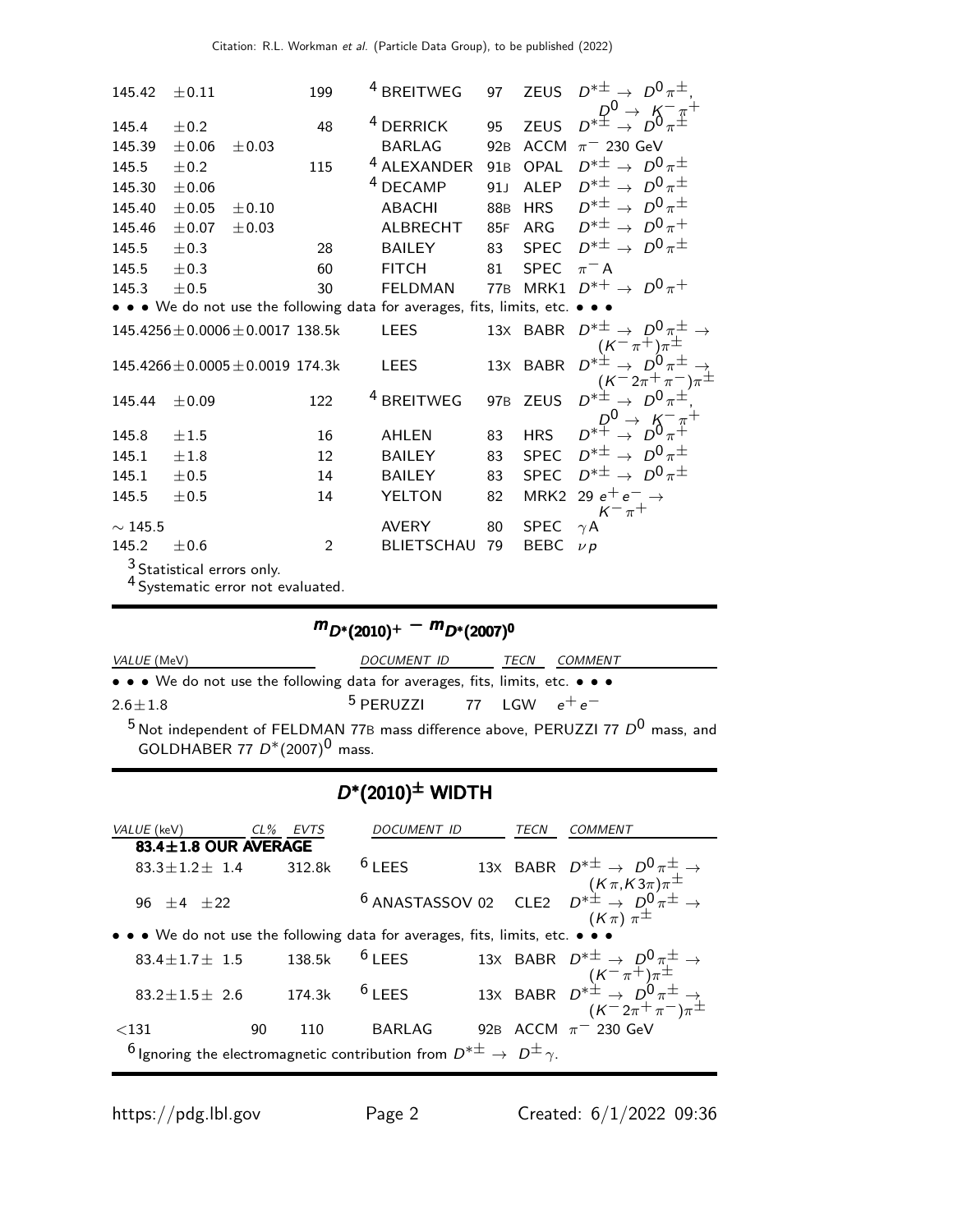### $D^*(2010)^{\pm}$  DECAY MODES

 $D*(2010)^-$  modes are charge conjugates of the modes below.

|            | Mode                            | Fraction $(\Gamma_i/\Gamma)$ |
|------------|---------------------------------|------------------------------|
| $\Gamma_1$ | $D^0\pi^+$                      | $(67.7 \pm 0.5)\%$           |
|            | $\Gamma_2^{\dagger}$ $D^+\pi^0$ | $(30.7 \pm 0.5)\%$           |
| $\Gamma$ 3 | $D^+\gamma$                     | $(1.6 \pm 0.4)\%$            |

#### CONSTRAINED FIT INFORMATION

An overall fit to 3 branching ratios uses 6 measurements and one constraint to determine 3 parameters. The overall fit has a  $\chi^2 =$ 0.3 for 4 degrees of freedom.

The following off-diagonal array elements are the correlation coefficients  $\left<\delta x_i\delta x_j\right>$ / $(\delta x_i\cdot\delta x_j)$ , in percent, from the fit to the branching fractions,  $x_i$   $\;\equiv$  $\Gamma_i/\Gamma_{\rm total}$ . The fit constrains the  $x_i$  whose labels appear in this array to sum to one.

 $x_2$  –62  $x_3$  -43 -44  $x_1$  $x_2$ 

### D ∗ (2010)<sup>+</sup> BRANCHING RATIOS

| $\Gamma(D^0\pi^+) / \Gamma_{\rm total}$                                       |                                         | $\mathsf{\Gamma}_1/\mathsf{\Gamma}$                      |
|-------------------------------------------------------------------------------|-----------------------------------------|----------------------------------------------------------|
| <i>VALUE</i>                                                                  | DOCUMENT ID                             | TECN COMMENT                                             |
| $0.677 \pm 0.005$ OUR FIT                                                     |                                         |                                                          |
| $0.677 \pm 0.006$ OUR AVERAGE                                                 |                                         |                                                          |
| $0.6759 \pm 0.0029 \pm 0.0064$                                                | $7,8,9$ BARTELT                         | 98 CLE2 $e^+e^-$                                         |
| $0.688 \pm 0.024 \pm 0.013$                                                   |                                         | ALBRECHT 95F ARG $e^+e^- \rightarrow$ hadrons            |
| $0.681 \pm 0.010 \pm 0.013$                                                   |                                         | <sup>7</sup> BUTLER 92 CLE2 $e^+e^- \rightarrow$ hadrons |
| • • • We do not use the following data for averages, fits, limits, etc. • • • |                                         |                                                          |
| $0.57 \pm 0.04$<br>±0.04                                                      | ADLER                                   | 88D MRK3 $e^+e^-$                                        |
| $0.44 \pm 0.10$                                                               | COLES 82 MRK2 $e^+e^-$                  |                                                          |
| 0.6<br>$\pm 0.15$                                                             | <sup>9</sup> GOLDHABER 77 MRK1 $e^+e^-$ |                                                          |
| $\Gamma(D^+\pi^0)/\Gamma_{\rm total}$                                         |                                         | $\Gamma_2/\Gamma$                                        |
| VALUE<br>EVTS                                                                 | DOCUMENT ID                             | TECN COMMENT                                             |
| $0.307 \pm 0.005$ OUR FIT                                                     |                                         |                                                          |
| $0.3073 \pm 0.0013 \pm 0.0062$                                                | 7,8,9 BARTELT 98 CLE2 $e^+e^-$          |                                                          |
| • • • We do not use the following data for averages, fits, limits, etc. • • • |                                         |                                                          |
| $0.312 \pm 0.011 \pm 0.008$<br>1404                                           | ALBRECHT                                | 95F ARG $e^+e^- \rightarrow$ hadrons                     |
| 410<br>$0.308 \pm 0.004 \pm 0.008$                                            | <sup>7</sup> BUTLER                     | 92 CLE2 $e^+e^- \rightarrow$ hadrons                     |
| $0.26 \pm 0.02 \pm 0.02$                                                      | ADLER                                   | 88D MRK3 $e^+e^-$                                        |
| $0.34 \pm 0.07$                                                               | <b>COLES</b>                            | MRK2 $e^+e^-$<br>82                                      |
|                                                                               |                                         |                                                          |
| https://pdg.lbl.gov                                                           | Page 3                                  | Created: $6/1/2022$ 09:36                                |